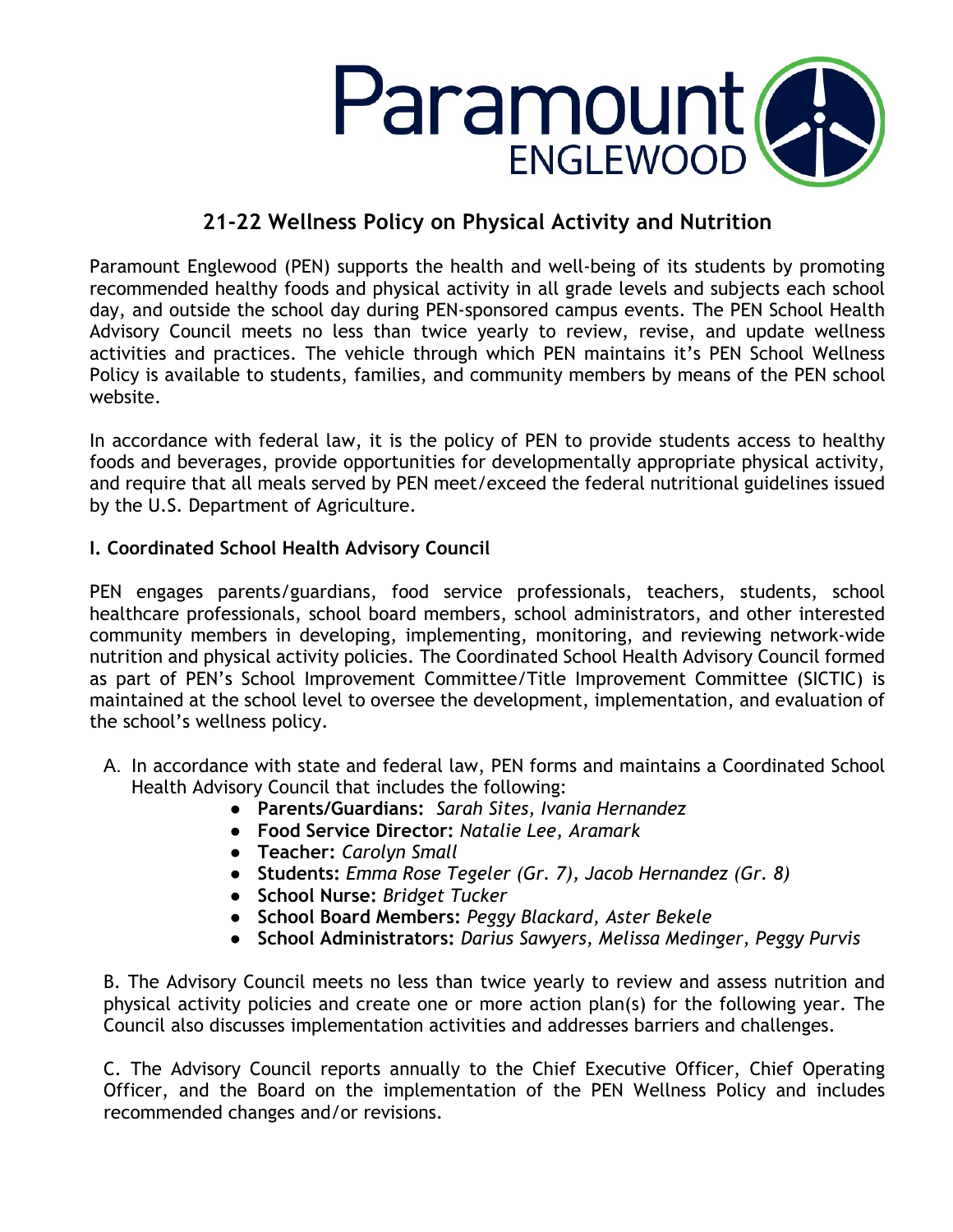

D. The Board adopts or revises nutrition and physical activity policies based on recommendations made by the Advisory Council.

# **II. Nutrition Education and Nutrition Promotion**

Nutrition topics are integrated within the comprehensive health education curriculum at PEN and are taught at every grade level (5-8) according to the standards of the Indiana Department of Education. PEN links nutrition education activities to existing health programs and other comparable comprehensive health promotion frameworks of the school and network.

# **III. Standards for USDA Child Nutrition Programs and School Meals**

PEN provides and promotes the National School Lunch and Breakfast Programs to ensure that all students have access to healthy foods that support healthier choices and promote optimal learning.

#### **IV. Nutrition Standards for Competitive and Other Foods and Beverages**

A. PEN provides and allows students access to food and beverages that support proper and approved nutrition, promote healthy choices, and comply with federal nutrition standards to be brought into the school during the school day for events such as birthday, classroom and student of the month celebrations, as well as after-school events such as tutoring sessions, and other school-sponsored community events.

B. Only food marketing materials that promote student health, meet the federal nutrition standards, align with the PSOE food service provider and, are board-approved are permitted for display/advertisement in PEN, on its school grounds and campus during the school day and/or school-sponsored events outside the school day.

#### **V. Physical Activity and Physical Education**

PEN supports the health and well-being of its students by promoting physical activity and exercise through STEM classes, classroom 'brain breaks', recess and other physical activity breaks inclusive of before and after school activities, and walking and/or bicycling to school. PEN supports physical activity among its students by providing them with at least 25 of the state-recommended 60 minutes of physical activity per day.

#### **VI. Other Activities that Promote Student Wellness**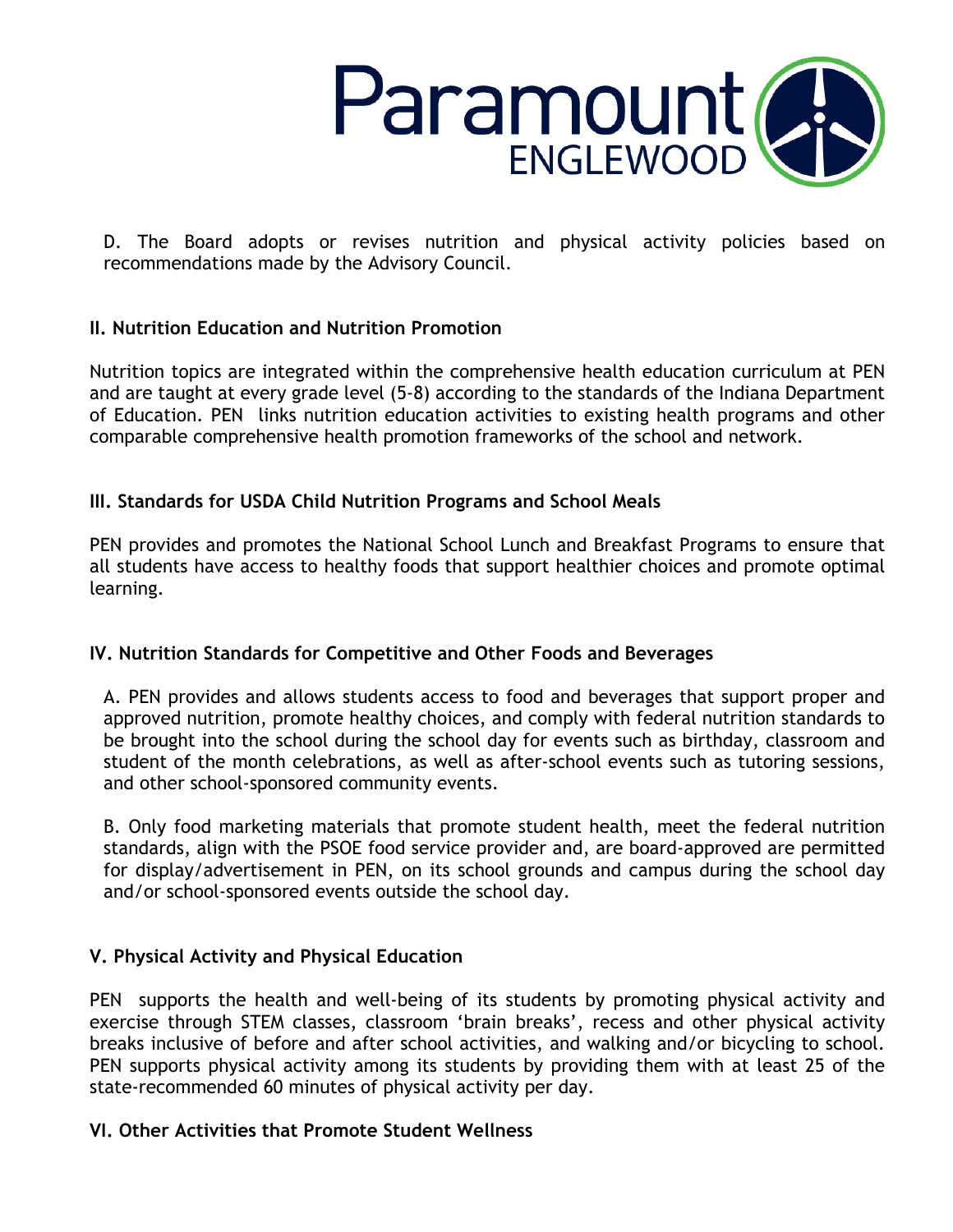

PEN supports the health and well-being of its students and staff by creating and promoting policy and environmental supports to provide physical activity and healthy eating opportunities.

# **VII. Evaluation**

Through the implementation and enforcement of this policy, PEN maintains and cultivates an environment that supports opportunities for physical activity and healthy eating behaviors. To ensure continuing progress PEN evaluates implementation efforts and the impact on students and staff at least every three years, and shares results of three-year assessments and evaluations to the school community via online communication to parents.

The Chief Operating Officer provides oversight to ensure compliance with this policy and its administrative regulations. PEN is responsible for retaining all compliance documentation including but not limited to policy and regulations, three-year assessment and evaluation reports, the wellness policy and plan. PEN is also responsible for public notification of the threeyear assessment and evaluation report, including any updates to the policy made as a result of the network's three-year assessment and evaluation.

LEGAL REFERENCE: 42 U.S.C. 1758b 7 CFR Part 210 I.C. 20-26-9-18.5

#### Administrative Regulations:

- A. Nutrition Education
- 1. Health education is provided as part of a comprehensive health education program and taught by a health education instructor.
- 2. PEN provides nutrition education training opportunities for teachers and staff of grade levels and subjects.
	- B. Nutrition Promotion
- 1. Nutrition promotion includes lessons that cover topics such as how to read and use food labels, choosing healthy options, and portion control.
- 2. PEN staff members collaborate with community groups and organizations to provide opportunities for student projects related to nutrition (e.g., cultivating school gardens, reading food labels, and maintaining a caloric balance between food intake and physical activity/exercise).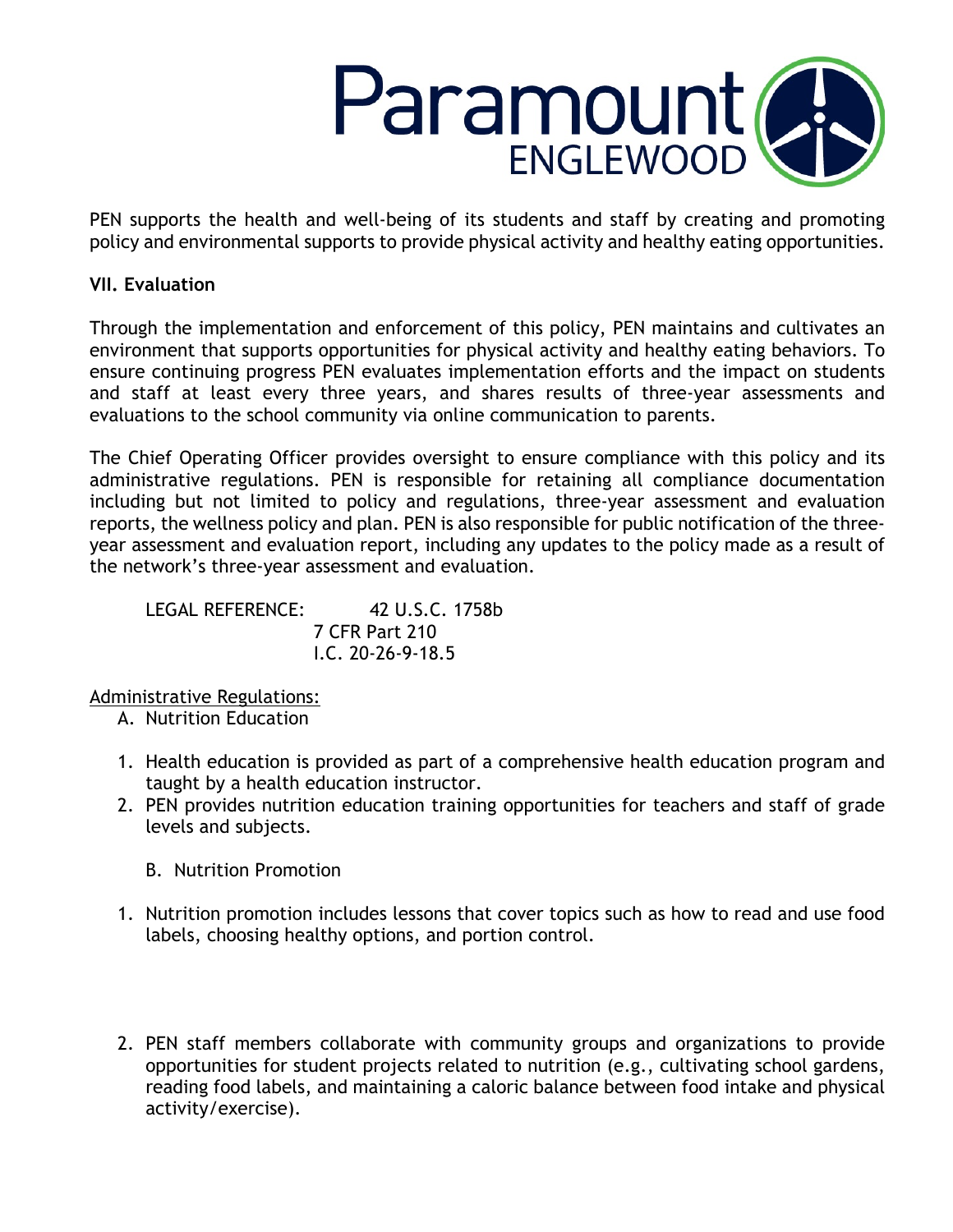

- 3. Nutrition promotion resources are provided to parents/guardians through handouts, website links, school newsletters, presentations, and other appropriate means available to reach parents/guardians.
- 4. Nutrition educators partner with the staff of PEN's foodservice program to use the cafeteria as a learning lab.
- 5. Foods of minimal nutritional value, including brands and illustrations, are not advertised or marketed in educational materials.

# **IV. Standards for USDA Child Nutrition Programs and School Meals**

- A. School Meal Content
	- 1. Meals served through the National School Lunch and Breakfast Programs:
		- i. Are appealing and appetizing to children;
		- ii. Meet, at a minimum, the nutrition requirements established by the USDA for federally funded programs;
		- iii. Contain 0 percent trans fats;
		- iv. Offer a variety of fruits and vegetables;
	- 2. 100 percent of the grains offered are whole grain-rich.
	- 3. All cooked foods are baked or steamed. Proper procurement procedures and preparation methods are used to decrease excess fat, calorie, and sodium levels in food.
	- 4. Students have the opportunity to provide input on local, cultural, and ethnic favorites.
	- 5. The food services department provides periodic food promotions that allow for taste testing of new healthier foods being introduced on the menu.
	- 6. Special dietary needs of students are considered when planning meals, according to the document *Accommodating Children with Special Dietary Needs in the School Nutrition Programs.*
	- 7. The food services department shares information about the nutritional content of meals with students and parents/guardians in a variety of forms that can include handouts, the school website, articles, school newsletters, presentations that focus on nutrition and healthy lifestyles, and through any other appropriate means available to reach families.
- B. School Meal Participation
	- 1. To the extent possible, PEN provides the USDA School Breakfast Program to all students.
	- 2. To the extent possible, the school utilizes methods to serve school breakfasts that encourage participation, including serving breakfast in the classroom, serving "grab-andgo" breakfasts. PEN informs families of the availability and location of Summer Food Service Program meals, in accordance with the Healthy, Hunger-Free Kids Act of 2010. PEN sponsors the Summer Food Service Program when feasible.
- C. Mealtimes and Scheduling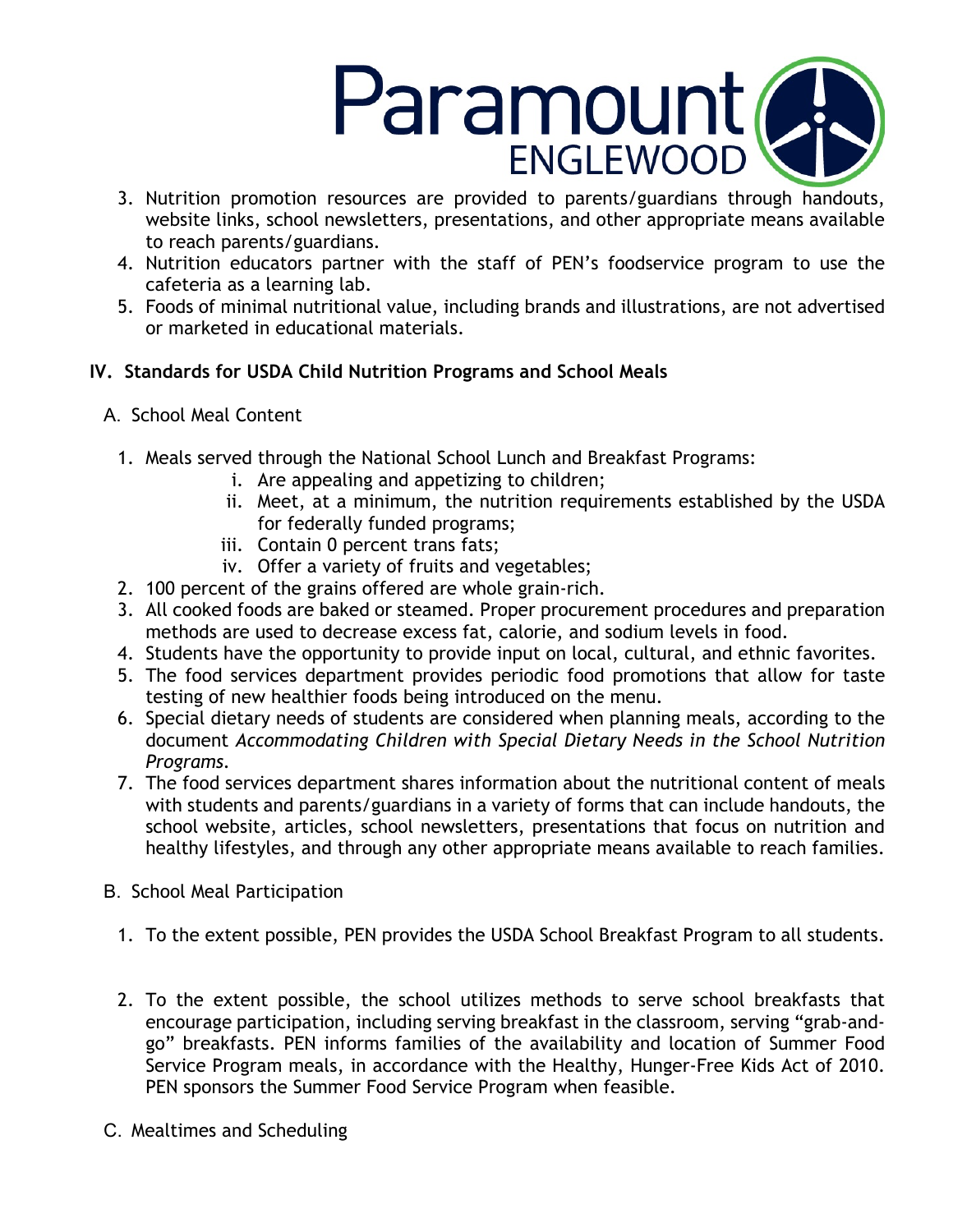

- 1. Adequate time is provided to students to eat lunch (at least 20 minutes after being served) and breakfast (at least 10 minutes after being served).
- 2. PEN school meals are served in clean and pleasant settings.
- 3. Students have convenient access to hand-washing and sanitizing stations.
- 4. Potable (drinking) water is readily available at all mealtimes.
- 5. Appropriate supervision is provided in the cafeteria and rules for safe behavior are consistently enforced.
- D. Professional Development
	- 1. Professional development and training are provided at least annually to food service managers and staff on proper food handling techniques and healthy cooking practices.

# **V. Nutrition Standards for Competitive and Other Food and Beverages**

- A. Approved Nutrition Standards, based on the nutrition standards of the Institute of Medicine (2007).
	- 1. The school does not provide a la carte, vending machines, or other sold food options.
- B. Classroom Celebrations
	- 1. Classroom celebrations focus on activities (e.g., giving free time, extra recess, music, and reading time) rather than on food.
	- 2. Classroom celebrations that include food will be limited to once per month. PEN informs parents/guardians of the classroom celebration guidelines via the Student and Family Handbook.
- C. Food as a Reward or Punishment
- 1. Teachers and staff do not use food as a reward. For example, the use of sugar-sweetened beverages, candy, and/or other food as a classroom reward is not practiced at PEN.
- 2. School staff will not withhold food or drink from students at mealtimes as a punishment/consequence.
- D. Fundraisers
- 1. All potential fundraising activities support healthy eating and wellness. PEN promotes the sale of non-food items for school-sponsored fundraising. For a food or beverage item to be sold as a fundraiser, it must meet the approved nutrition standards. Fundraisers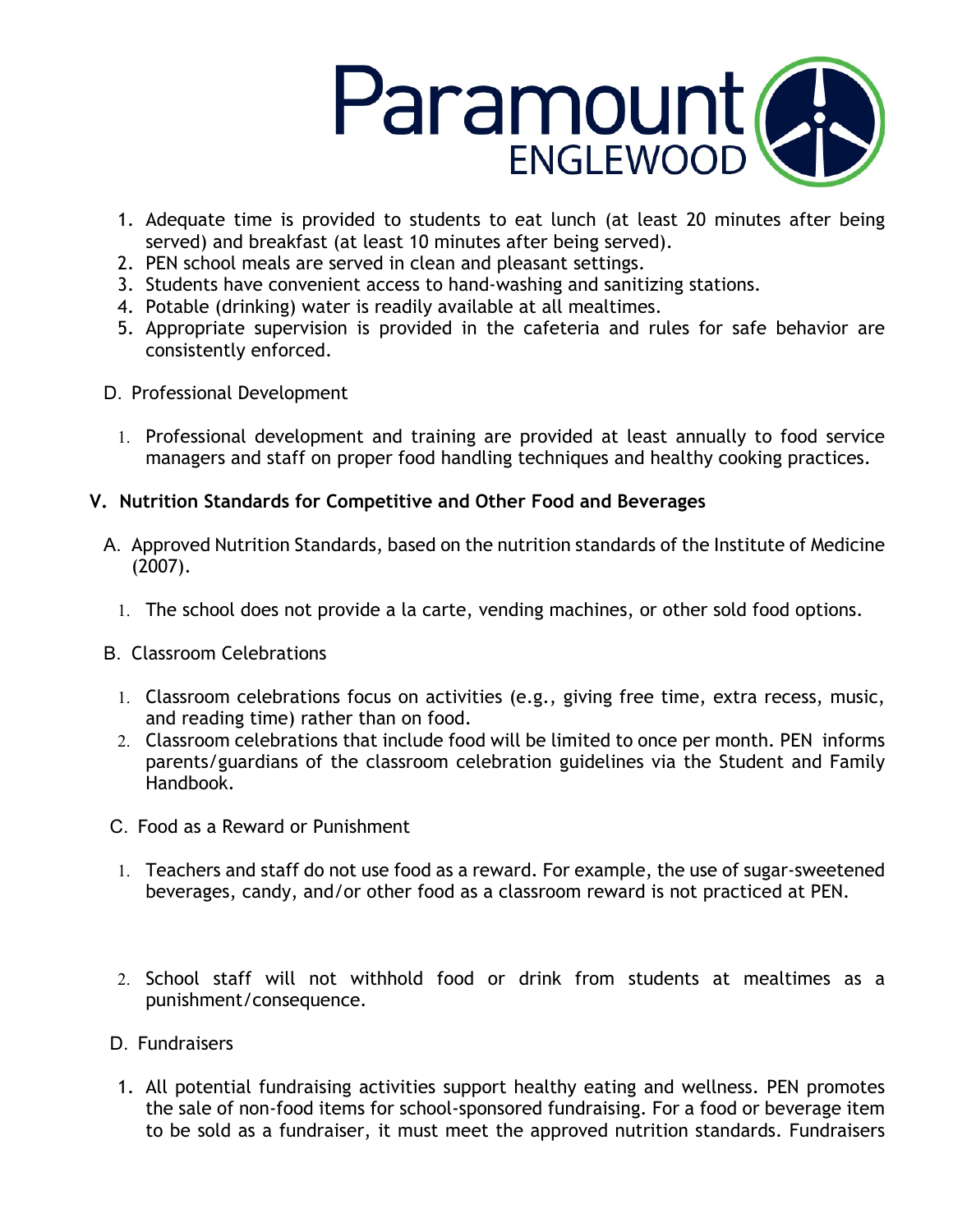

subject to this rule are those sold during the school day on school grounds. The PEN School day is defined as from midnight the night before to 30 minutes after the end of school.

- G. Non-sold food and beverages
- 1. Non-sold food and beverages comply with federal nutrition standards.

# H. Marketing

1. Signage or similar media on the school's campus during the school day may only advertise food and/or beverages provided and sold by the school that meets the competitive food standards for foods sold in schools (i.e. Smart Snacks).

# **VI. Physical Activity and Physical Education**

- A. STEM Class/Challenge Course
	- 1. All PEN students have the availability to participate in a STEM Class/Challenge Course in order to meet the Physical Education Standards.
	- 2. STEM class/Challenge Course classes have the same student/teacher ratio used in other classes and do not exceed an average of 30 to 1.
	- 3. The STEM class/Challenge Course program is provided adequate space and equipment to ensure quality physical education classes for students.
- B. Daily Recess and Physical Activity Breaks
	- 1. PEN provides daily physical activity in accordance with Indiana Code 20-30-5-7.5.
	- 2. All students have at least 1 period of active recess per day that is at least 20 minutes in length as recommended by the National Association for Sport and Physical Education (NASPE). This recess period is held outdoors when possible. If the outdoor recess is not possible due to inclement weather, an indoor physical activity break will be provided in the classroom.
	- 3. All PEN teachers are encouraged to use physical activity breaks during classroom time as often as possible.
	- 4. PEN discourages extended periods of inactivity (two or more consecutive hours). During events such as mandatory school-wide testing, teachers give students periodic breaks for moderate physical activity.
- C. Physical Activity Opportunities Before and After School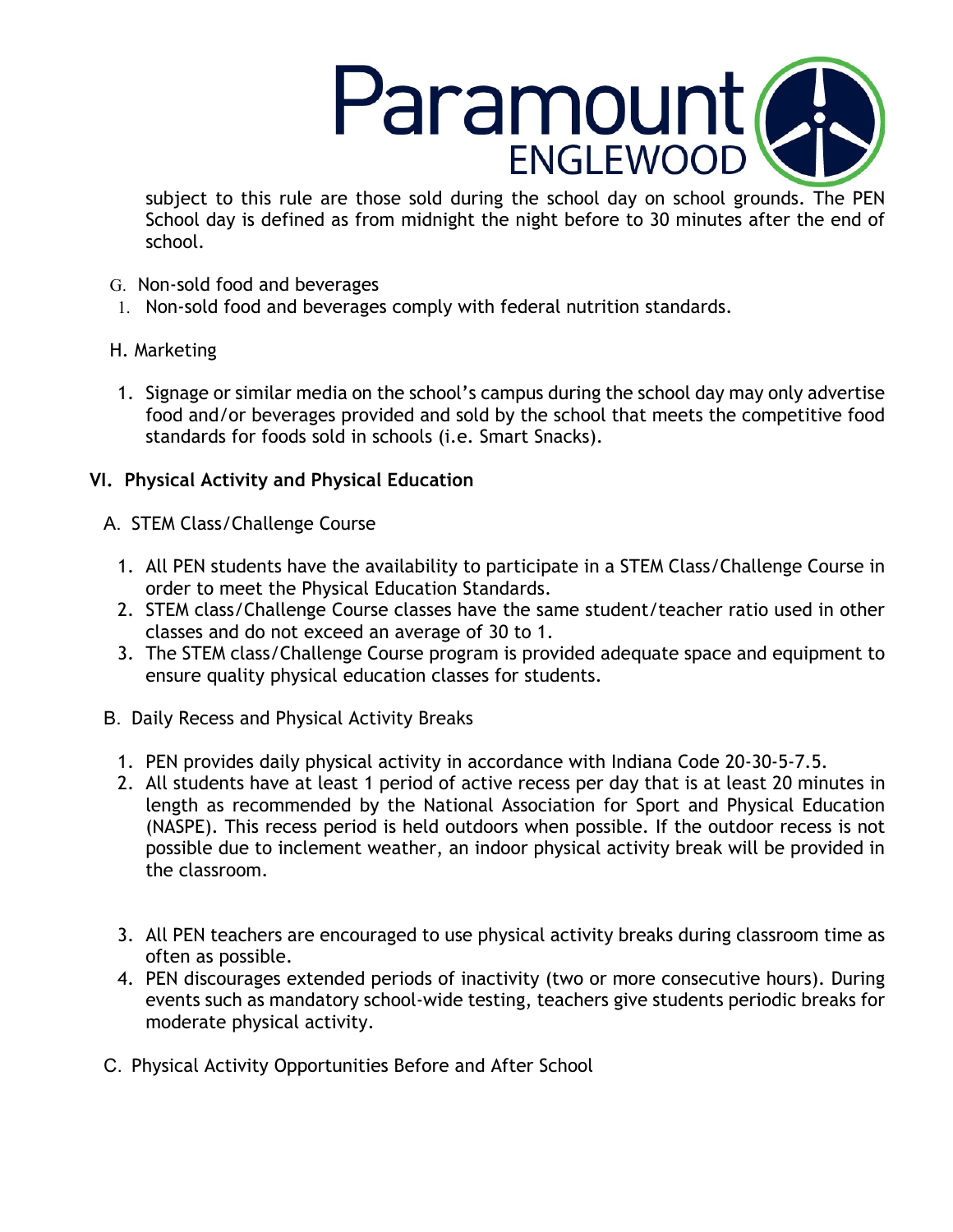

- 1. PEN offers intramurals, clubs, interscholastic sports, and voluntary activities to increase opportunities for physical activity after school, taking into account student interest and supervisor availability.
- 2. After-school enrichment providers include physical activity in their programs, to the extent space and equipment allow.
- D. Physical Activity and Remedial Activities/Punishment
	- 1. Students are not removed or excused from the STEM class/Challenge Course to receive instruction in other content areas.
	- 2. School staff does not use physical activity (e.g., running laps, pushups) or withhold opportunities for physical activity (e.g., recess, physical education) as punishment/consequence.

# **VI. Other School-Based Activities**

- A. Walking and Bicycling to School
	- 1. Where appropriate and safe, PEN allows students and staff to walk and bicycle to school.
	- 2. To the extent possible, PEN makes improvements so it is safer, easier, and more enjoyable for students and staff to walk and bicycle to school.
	- 3. PEN explores the availability of both local and federal funding (e.g., Safe Routes to School funds administered by the Indiana Department of Transportation) to finance such improvements.
	- 4. PEN promotes walking and bicycling to school, including the promotion of International Walk to School Day, which falls on the first Wednesday of October each year and Bike to School Day, which falls on the first Wednesday of May each year.
- B. Use of School Facilities Outside of School Hours

**1.** PEN school spaces and facilities, such as the playground, are made available to students, staff, and community members before and after the school day, on weekends, and during school vacations. PEN school policies concerning safety apply at all times.

- C. Staff Wellness
	- 1. PEN promotes programs to increase knowledge of the physical activity and healthy eating for faculty and staff. Presentations on health and wellness are provided no less than two times each school year.
	- 2. PEN staff members are offered free family YMCA memberships.
	- 3. PEN allows staff to use school facilities outside of school hours for activities such as group fitness classes, walking programs, and individual use.